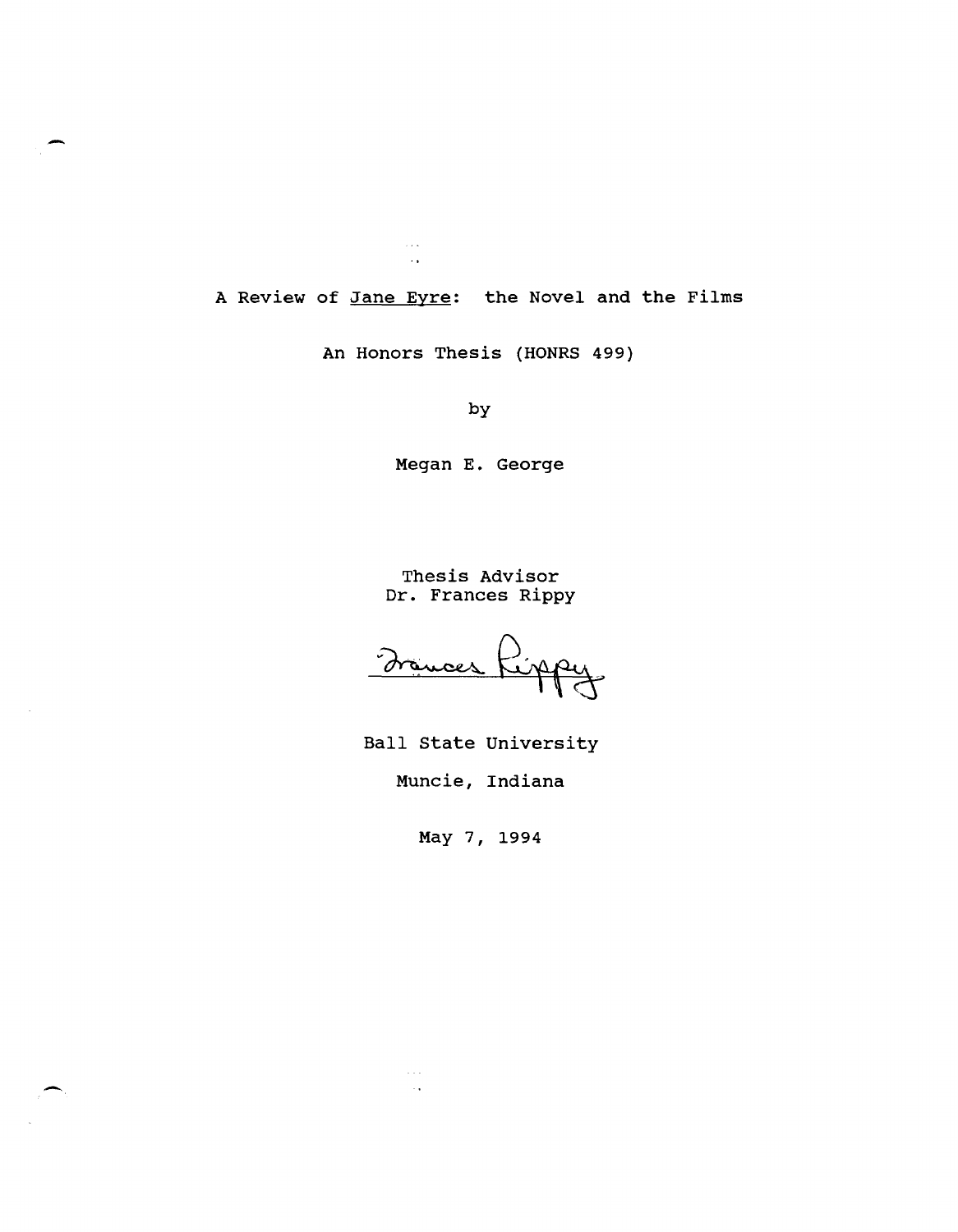$5p$ Coll<br>Thesis  $\mathcal{L}$ 2489 ,14 1994 .61&

## PURPOSE

One purpose of this thesis is to discover and explain the importance of Charlotte Brontë's Jane Eyre. I will also discuss how the character of Jane is developed in three different versions --the novel itself, the 1983 CBS/Fox video directed by Julian Anyes, produced by Barry Letts and starring Timothy Dalton and Zelah Clarke, and the 1944 Twentieth century Fox video directed by Robert Stevenson, produced by William Goetz and starring Orson Welles and Joan Fontaine. I have reported the various results and conclusions concerning the accuracy of the films in relation to the novel.

## ACKNOWLEDGEMENT

-

I have enjoyed working on this thesis. Although I am an accounting major, I found great pleasure in pursuing a different area of interest in literature. I would like to thank Dr. Frances Rippy for her support and patience throughout this project. Her love for and special interest in this topic gave me great inspiration.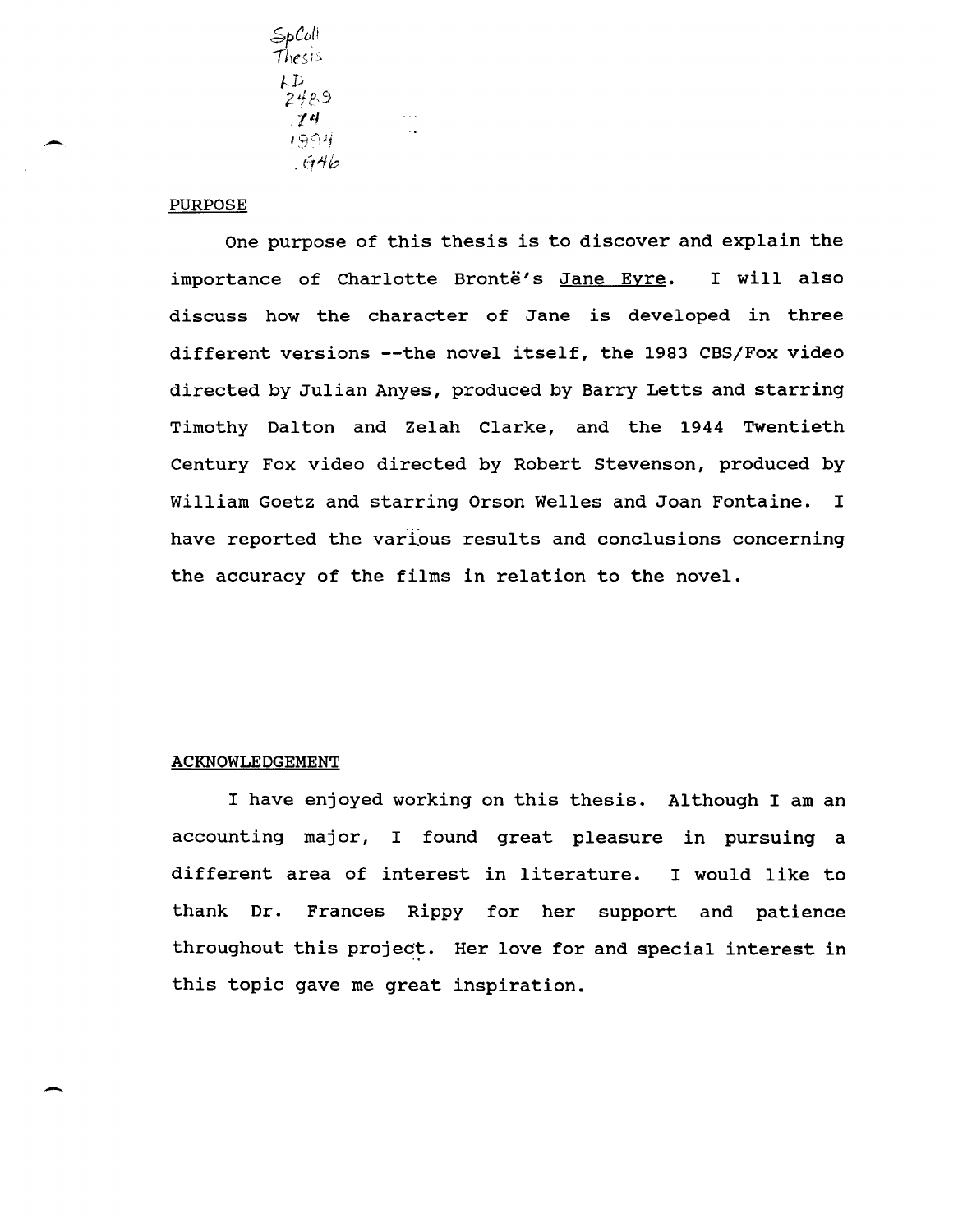## A Review of **Jane Eyre:** the Novel and the Films

-

-

The nineteenth-century Victorian novel <u>Jane Eyre</u> by Charlotte Brontë has become a very important piece of literature. It represents the strength and courage of one woman who overcomes great adversity. Although Jane suffers great hardships, she withstands these adversities.

Not only has Brontë's original book had a great impact on society; it has also inspired filmmakers to reach audiences with this moving story. The 1983 CBS/Fox video directed by Julian Anyes, produced by Barry Letts and starring Timothy Dalton and Zelah Clarke and the 1944 Twentieth Century Fox video directed by Robert Stevenson, produced by William Goetz and starring Orson Welles and Joan Fontaine created two versions of Jane Eyre. Although neither follows Brontë's novel exactly, both capture important aspects of the characters and plot in a way which helps the audience understand the novel better.

Jane Eyre contains many key scenes, but I shall discuss only the major ones following the development of Jane's spirit and passion for life. Since Anyes's video is more extensive, providing 239 minutes of film as compared to Stevenson's 96 minute film, it captures most of these important sections of the novel, whereas Stevenson's version of Jane Eyre does not show the complete story. According to Kahn, Stevenson's version omits "certain elemental features . . . that tended to give the original story some of its colorful passages" (76).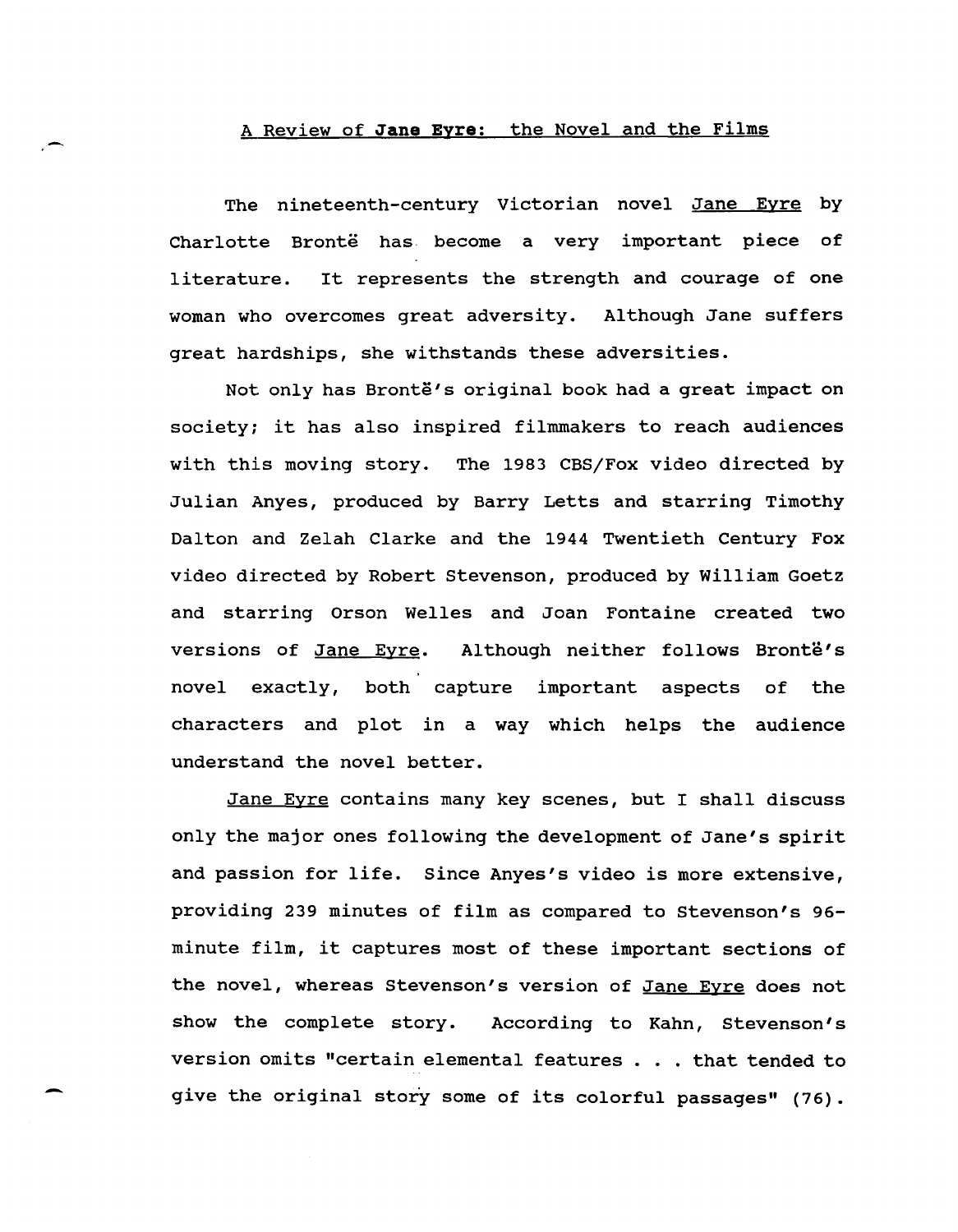- <sup>2</sup> Neither film is always an adequate representation of the novel, however, because each lacks essential lines and actions that create a specific picture or feeling for the reader. I shall discuss the portrayal of some of these key scenes in the two movies as compared to the novel itself. The differences demonstrate that, in the end, the original novel is superior.

> In the beginning of Jane's life, she is treated cruelly by her supposed benefactress, her Aunt Reed. One important symbolic event occurring in this stage of her young life is her confinement in the red room (the room in which her Uncle Reed died). She has been wrongfully accused of acting wickedly toward her cousin John Reed and sent to this room alone as punishment. She is very frightened and suffers greatly. Bronte creates a vivid image and personality for the red room with her words, "This room was chill, because it seldom had a fire; it was silent, because remote from the nursery and kitchens; solemn, because it was known to be so seldom entered" (6). All of Jane's emotions are revealed--her fear, anger, and frustration. Similarly, in Anyes's movie, this scene is presented in detail, covering the same plot line as the novel. Jane is locked up, and her imagination wanders until she is overcome with fear. On the other hand, in stevenson's version, Jane's imprisonment is not even mentioned. The first two works consider this scene important because it represents Jane's childhood where she was confined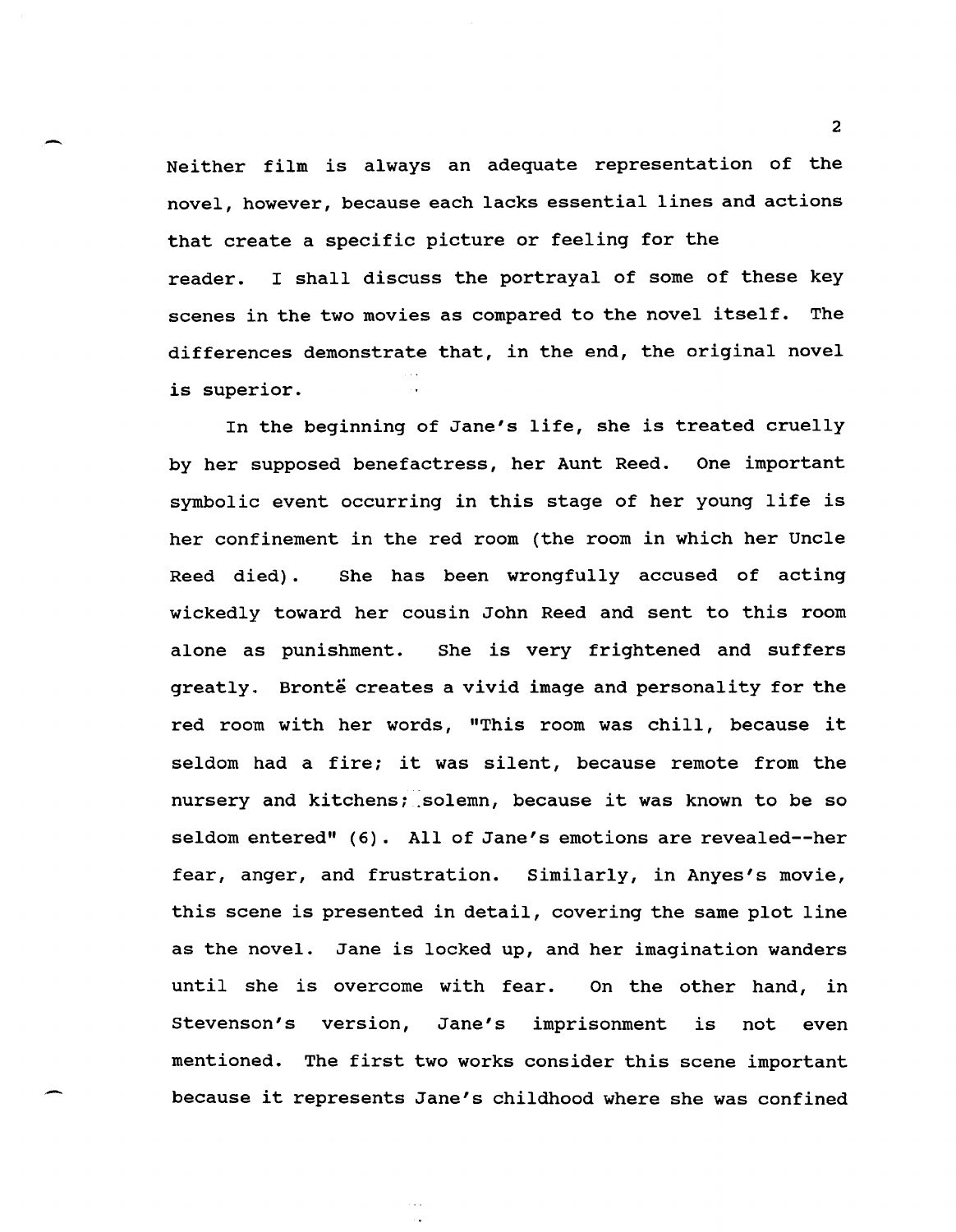to a life of suffering and fear. She could not escape her trials no matter how "good" she was. It also foreshadows the future confinement of an evil source in Bertha. Both of these items playa part in the tragic times of Jane's life. Because Stevenson's movie does not contain this event, viewers of this version are denied seeing the full extent of Jane's suffering.

-

-

Jane manages to survive her life with the Reeds until she is sent to Lowood Institution, where she hopes to find happiness. However, her dreams are shattered by the coldness and injustice so typical of Lowood. Once again Jane is alone and unhappy until she meets a friend. Helen Burns brings steadfast love and hope to Jane. Helen's approaching death has taught her to accept life with its pleasures and hardships. In her review, Elizabeth Atkins states that "Helen's goodness becomes a spiritual guide for Jane" (56). Even when Helen is treated unfairly, she knows it is wrong to be unkind in return. Helen quotes to Jane Christ's injunction, "Love your enemies; bless them that curse you; do good to them that hate you and despitefully use you" (40). From Helen, Jane also learns that she is loved and not worthless. She loves Helen and finally finds hope for the future.

In both film versions, Lowood is cold and dreary just as it is in the novel. However, Anyes's film goes into more detail about Jane's relationship with Helen. For example, Jane meets Helen and then sees her unfairly criticized and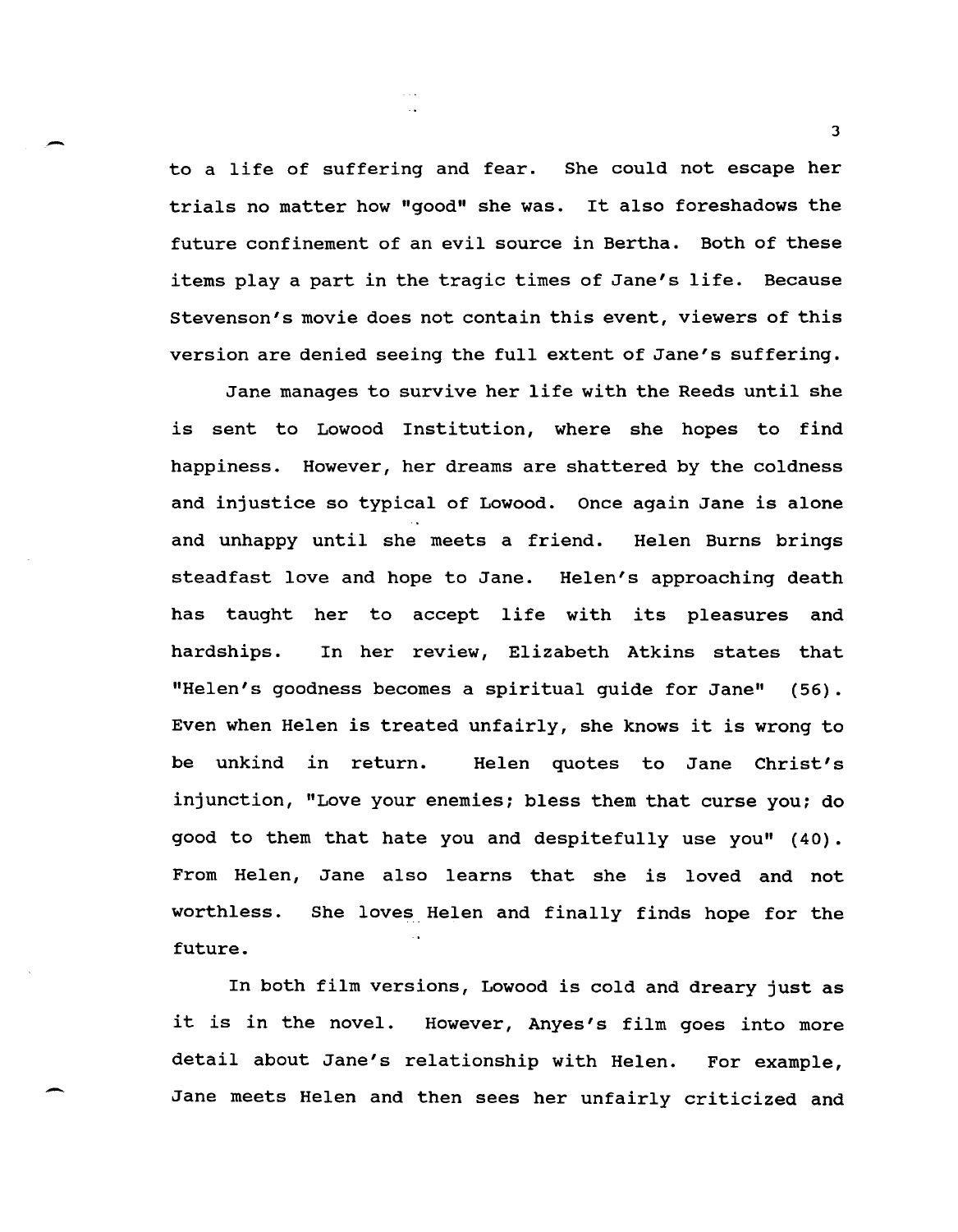punished regularly. In Stevenson's version, many of the cruel scenes are omitted or changed. For instance, stevenson shows Helen and Jane forced by Mr. Brocklehurst to walk outside in the rain with irons and signs labeling them as rebellious and vain. Nowhere in the novel is this scene found. On the other hand, both movies and the book examine Jane's experience with Mr. Brocklehurst in which she is condemned as a I iar and forced to spend the day standing on a stool shunned by her classmates. Jane has spent much time trying to prove her worth, yet it takes only a moment to crush her spirit. Although Jane feels completely ruined, she finds that she has true friends who believe in her and give her support.

Even though Jane loses her friend Helen, she achieves great success in her succeeding years at Lowood. She gains skills in music, art, and French and, by the age of eighteen, is ready to move out into the world. She advertises and secures a job as a governess at Thornfield Hall. Her pupil is Adela, the ward of a Mr. Rochester, master of Thornfield. Upon her arrival, Jane meets the housekeeper Mrs. Fairfax, but she does not meet Rochester until a while later. This new position represents a fresh start in Jane's life. She has a chance to make an impact on the lives of others. Little does she know how much of an impact the situation will have on her own life.

In this section of the novel, it is important to note the appearance of Thornfield Hall. Bronte's Thornfield Hall on

-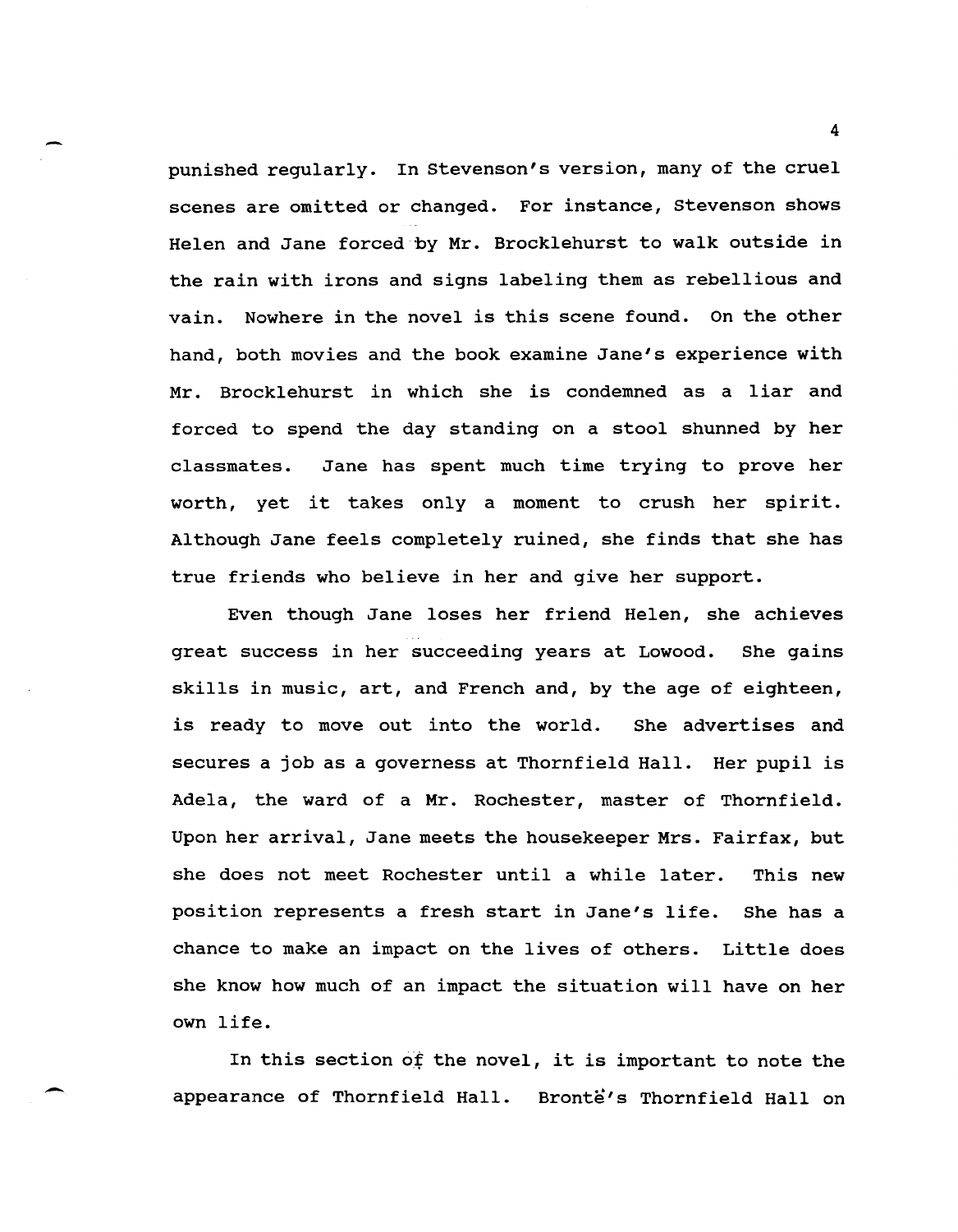the inside is very appealing to Jane. She sees a "very pretty drawing room, and within it a boudoir, both spread with white carpets, on which seemed laid brilliant garlands of flowers; both ceiled with snowy mouldings of white grapes and vineleaves, beneath which glowed in rich contrast crimson couches and ottomans" (76). Although the residence is large, Jane finds comfort in its beauty and warmth. The Thornfield Hall in Anyes's film is similar with lovely, colorful rooms and decorations. However, in Stevenson's black and white movie, Thornfield is dark and gloomy. According to James ursini, the scenes are "photographed in fogs and shadows" a technique which increases "its aura of mystery and doom" (861). This approach creates a very different image than that of Thornfield as a haven in Brontë's novel.

The next key scene in Jane Eyre occurs when Jane meets Mr. Rochester. At first she does not know that it is he whose horse has slipped on the ice as they pass on the road, resulting in an injury to Rochester. He is very abrupt and rough, yet Jane is not afraid. According to the novel, Jane finds "he had a dark face, with stern features and a heavy brow; his eyes and gathered eyebrows looked ireful and thwarted just now; he was past youth, but had not reached middle age; perhaps he might be thirty-five" (83). She is able to remain calm and assist the stranger. This scene symbolizes a future time when Jane is the cause of great pain and anguish to Rochester when she leaves him after discovering

-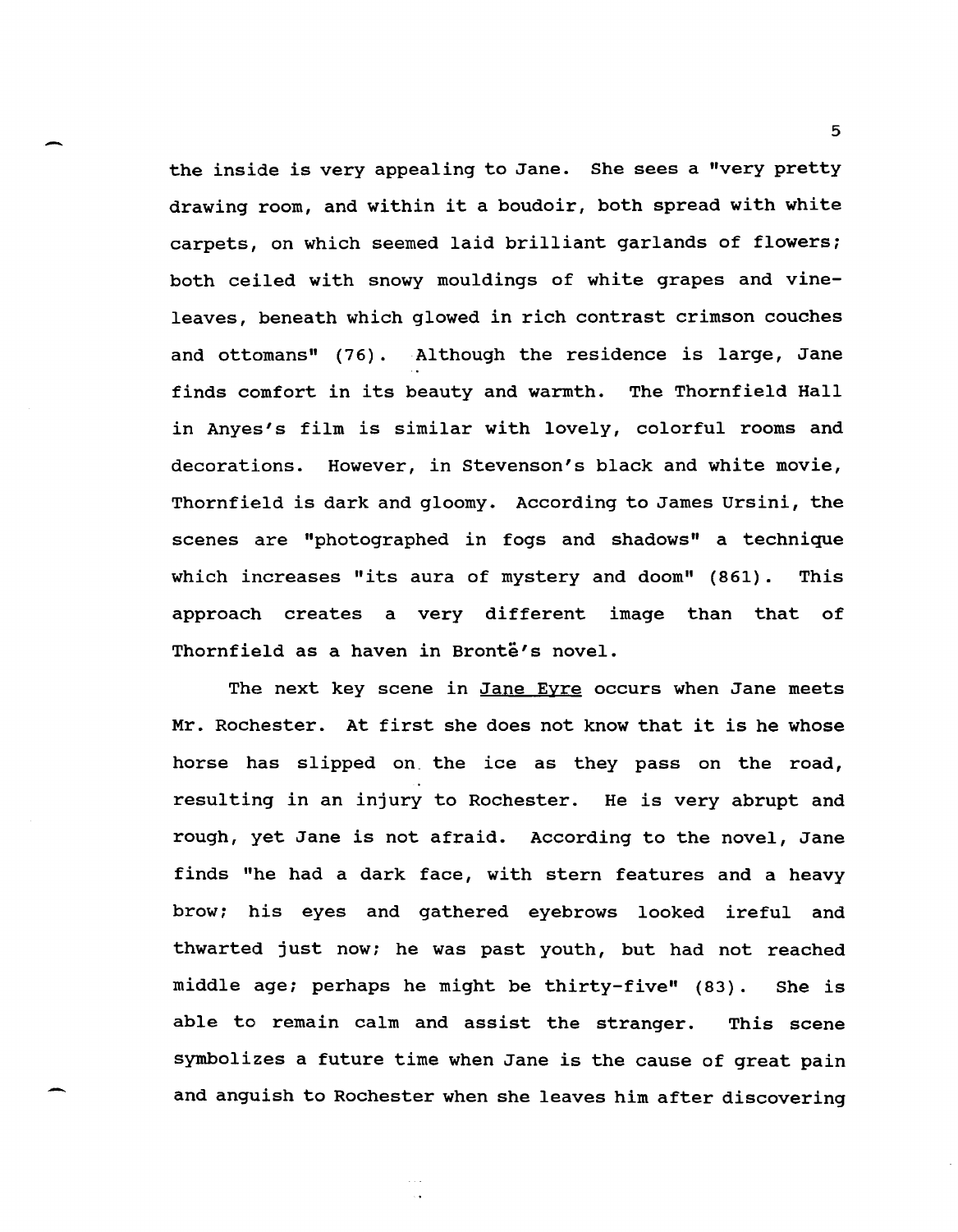he is still married. However, later Jane relieves Rochester's distress by returning to his side as she becomes, in a way, his savior.

-

---

Both film versions find this first meeting scene very important and take great care in ensuring that it coincides with the novel. Timothy Dalton and Orson Welles both portray the rugged, stern Rochester well and the meeting corresponds with the scene in the novel. Rochester is cross yet grateful, and Jane is able to help lessen his pain.

Jane discovers that the man she met on the road was Mr. Rochester. Her opinion of him changes and she is sure that " . . . most people would have thought him an ugly man; yet there was so much unconscious pride in his port; so much ease in his demeanour; such a look of complete indifference to his own external appearance; so haughty a reliance on the power of other qualities, intrinsic or adventitious, to atone for the lack of mere personal attractiveness, that, in looking at him, one inevitably shared the indifference and, even in a blind, imperfect sense, put faith in the confidence" (98). She gets to know him gradually when he occasionally calls her in to speak with him and keep him company. On the second evening of this talk, Jane appears uncomfortable in his presence, yet quite able to speak her mind. Her words are bold and honest, a novel approach which is very appealing to Rochester. At one point he asks her "you examine me, Miss Eyre, do you think me handsome?" (96) She replies "no, sir" after short and honest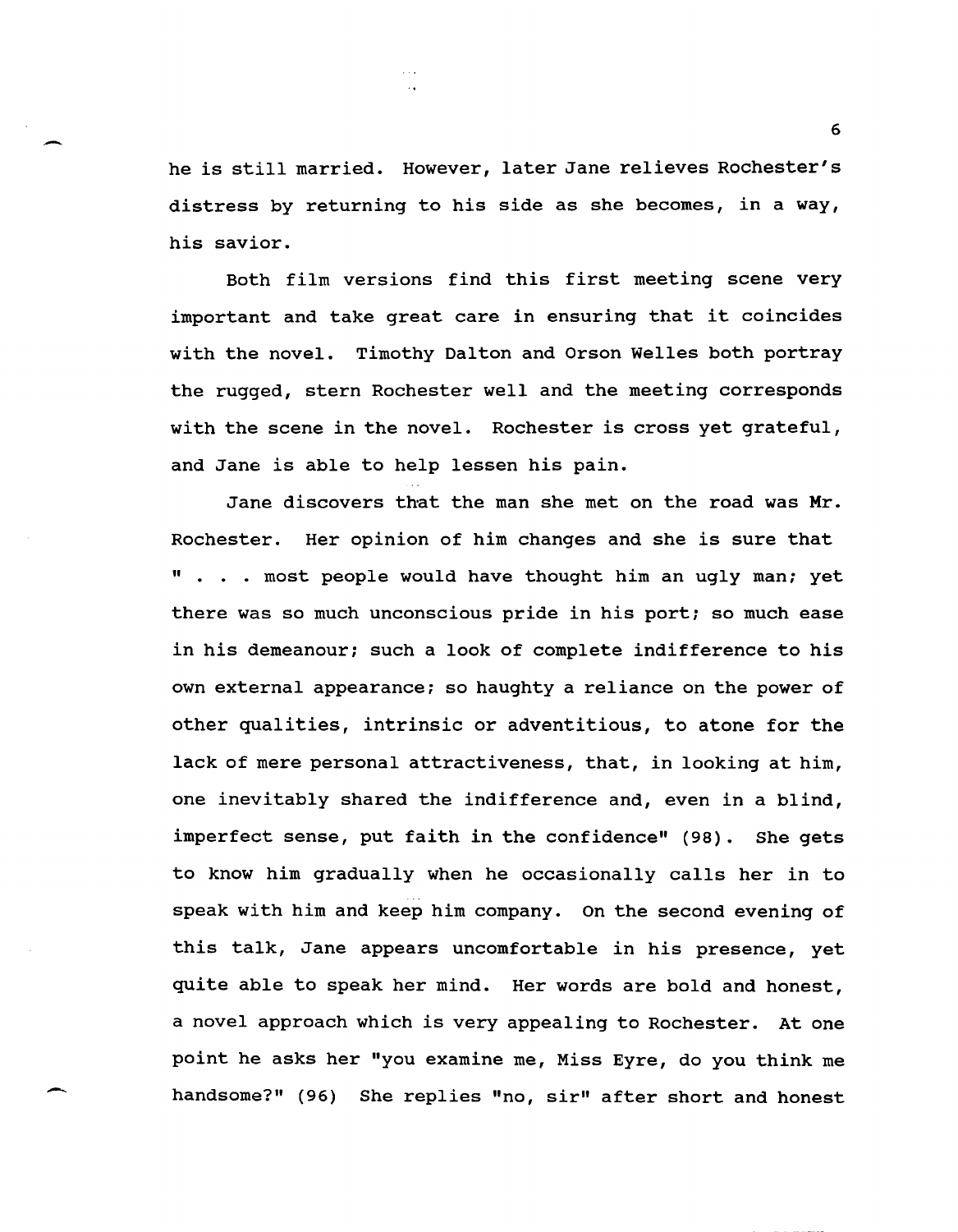consideration. Rochester is impressed with Jane's general attitude and remarks later in the same conversation that "not three in three thousand raw school-girl governesses would have answered me as you have just done" (96). Jane has been through so much in her life already that she has learned to be truthful and thoughtful, yet firm, in order to succeed in life and be happy.

-

-

The films follow this sequence of events closely because it is very significant. However, Anyes's version is more detailed than stevenson's film. The dialogue is almost exactly the same as in the novel whereas in stevenson's version, many words are left out. In both cases, however, the message is clearly presented. Jane has begun to see a warm side of Rochester and feels comfortable being honest with him. Rochester is intrigued by Jane's words and finds himself pleased with her presence. Their spirits are beginning to intertwine.

As time passes, Jane and Rochester grow closer even though they are unaware of each other's feelings. Jane believes that Rochester is going to marry Miss Ingram because he is always with her at all the parties and special events. Also, all their circle of society friends match them as a perfect set. Jane feels she has no chance to win his love when, in fact, she already has. Likewise, Rochester does not know Jane's feelings right away, but after she returns from her trip to Gateshead, she reveals her inner desire and need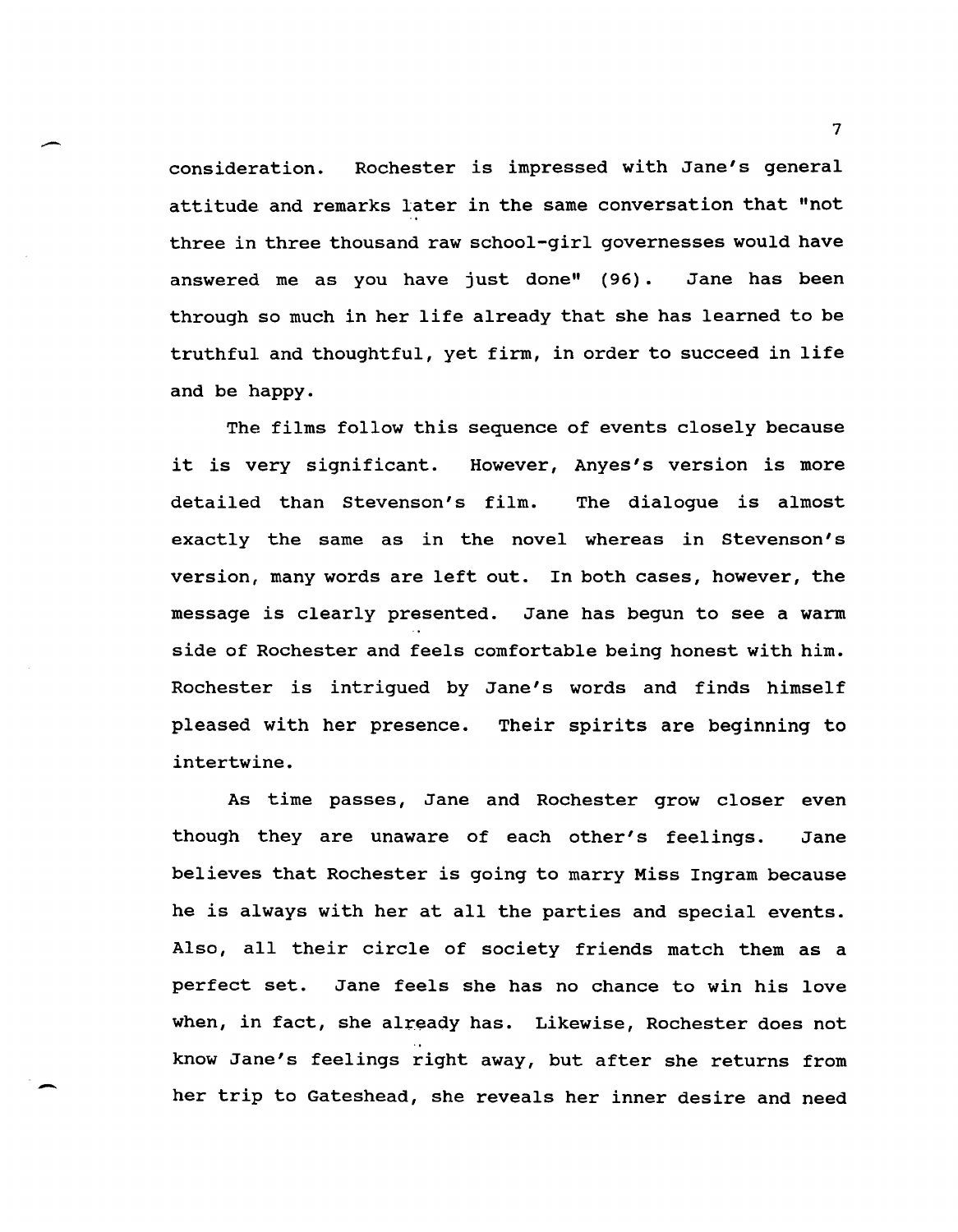for his companionship. He is then able to draw her closer without letting her see his love. He pretends that he is marrying Miss Ingram and forces Jane to admit that she will miss him after she leaves Thornfield. After Rochester suggests sending her to Ireland, Jane says, "It is a long way off, sir . . . From England and from Thornfield and-- . . . From you, sir" (188). From Jane's words, "I have known you, Mr. Rochester and it strikes me with terror and anguish to feel I absolutely must be torn from you for ever. I see the necessity of departure and it is like looking on the necessity of death" (189), Rochester gains complete assurance that Jane loves him. He has been hurt and deceived in love before, and he does not wish to undergo those injuries again.

 $\overline{\phantom{0}}$ 

-

Finally, Rochester breaks the pretense and proposes to Jane. She doubts his word, but he convinces her that he loves her as his "equal" and his "likeness." He pleads, "Make my happiness--I will make yours" (191). Jane's search is over. Her life is finally filled with joy and love and happiness. She has found someone to love who loves her in return.

Although this proposal scene is supposed to show the lovers' equality, in Stevenson's film, Rochester is the more outstanding character. Elizabeth Atkins argues that in stevenson's movie, "Jane is oppressed by Rochester, and not made to feel as an equal" (54). In another review, Bosley Crowther agrees that although Jane (Joan Fontaine) is the center of attention in the novel, Rochester (Orson Welles)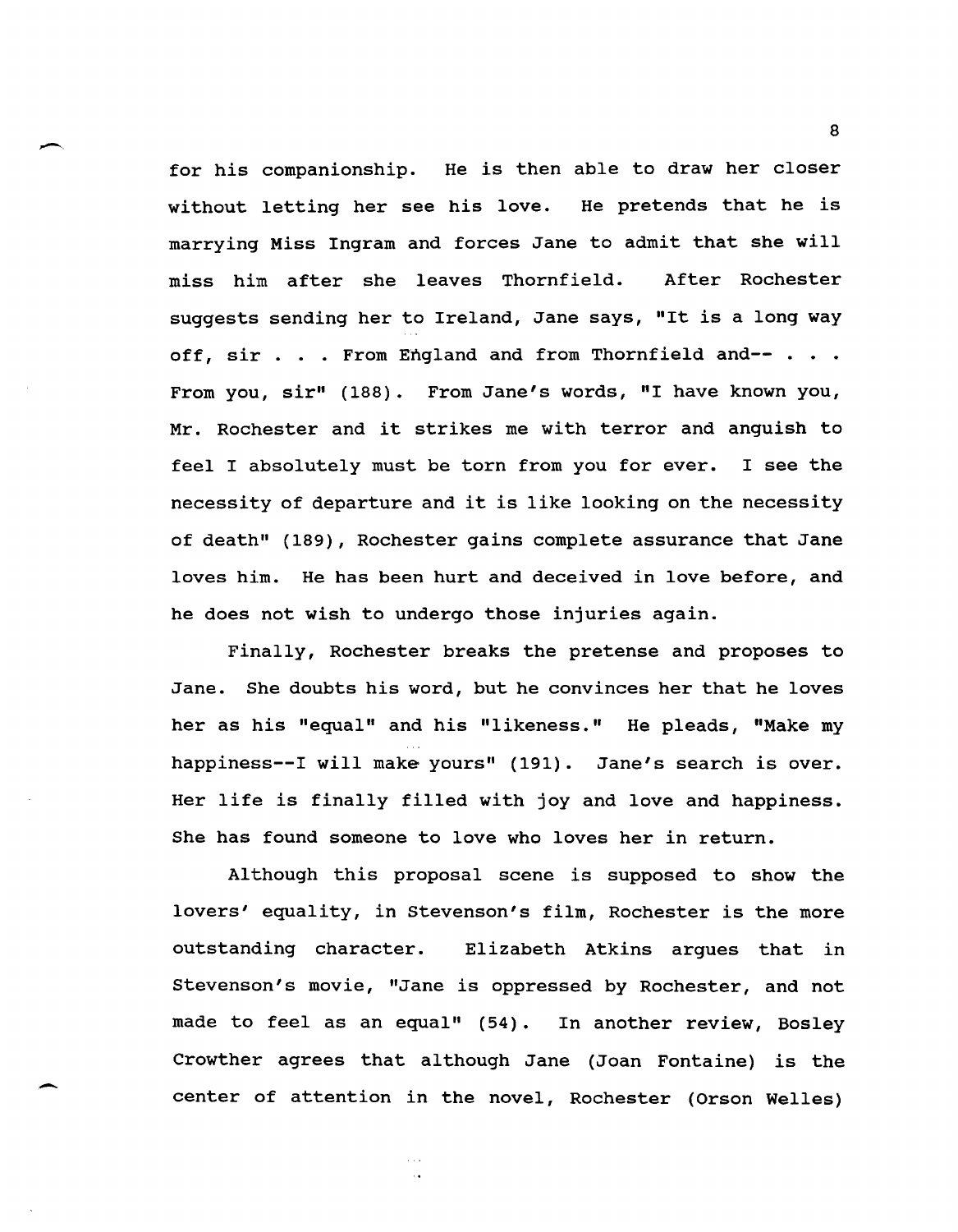takes the spotlight in the movie and, consequently, much of Jane's personality is hidden and misunderstood. Crowther states that "Miss Fontaine's performance is so modest and subdued that one comprehends from it only anxiety and awe. No wonder there is no sense of love or passion between them" (7). stevenson's version does not clearly display the relationship between Jane and Rochester.

-.

-

On the other hand, the overall meaning in this scene in the two films is very similar to the novel. However, the proposal is very raw and rough in stevenson's version. Rochester is quick and a bit harsh sounding. He must have Jane for his own before his past wrongs catch up with him. The background is dark and stormy, almost violent, as if something or someone is tearing at their happiness. A tree bough even breaks from the violent lightning. On the other hand, in Anyes's version, the scenery is dark, yet calm. The love between Rochester and Jane is strong and will not be conquered. They feel happiness together, yet the darkness and shadows of future barriers remain.

Following that stormy night, Jane discovers the split tree trunk which symbolically represents the future lives of Rochester and Jane. In the novel, Jane sees this image and says, "I think, scathed as you look, and charred and scorched, there must be a little sense of life in you yet: rising out of that adhesion at the faithful, honest roots: you will never have green leaves more --never more see birds making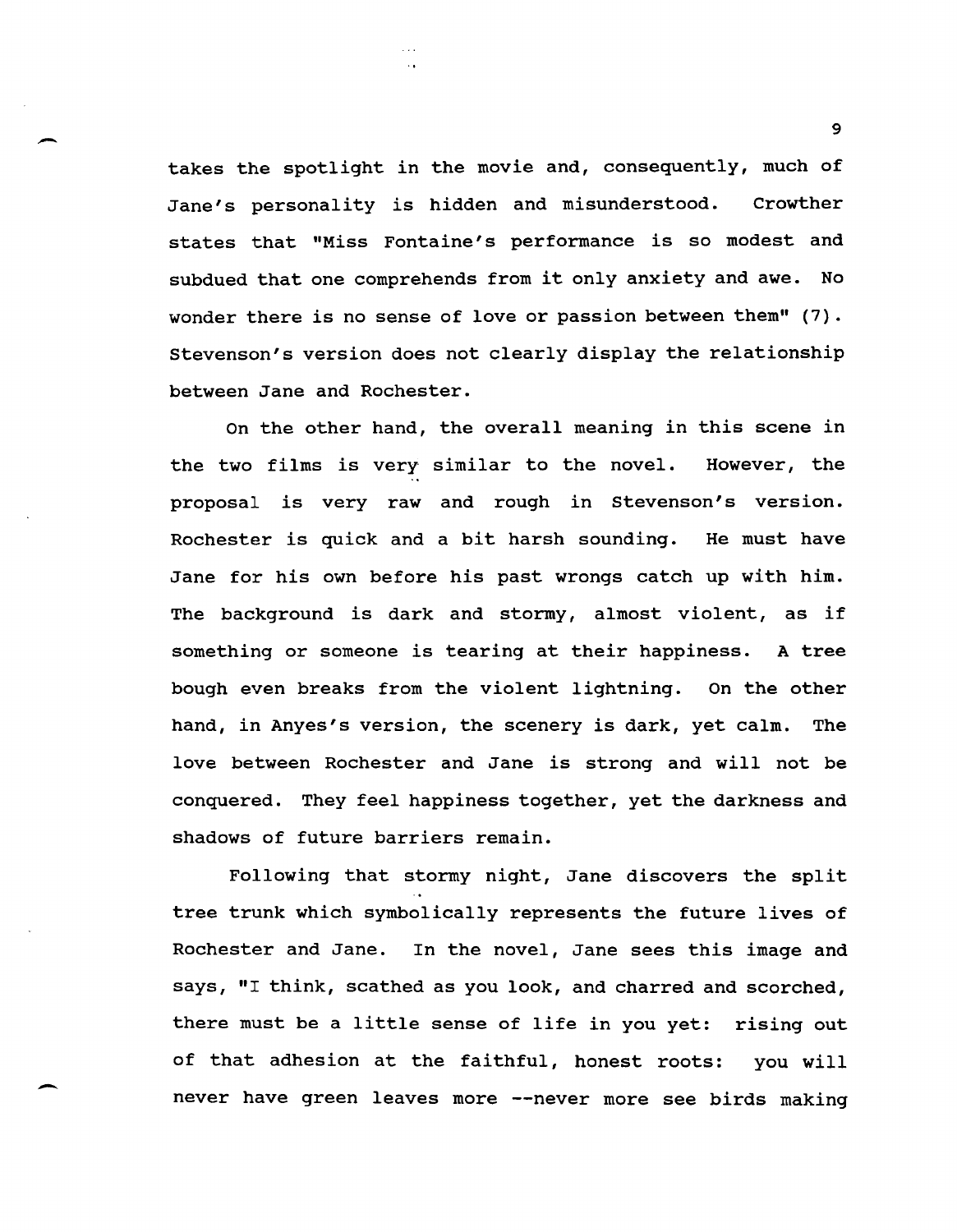nests and singing idylls in your boughs; the time of pleasure and love is over with you: but you are not desolate: each of you has a comrade to sympathise with him in his decay" (207). Little does she know that this decaying of life and love will be a part of her relationship with Mr. Rochester. They will be torn apart, but enough love will hold them together to give them comfort in the end.

-

-

The days grow few before the wedding day. On one occasion when Mr. Rochester is gone, Jane experiences a terrifying event. One evening she is awakened by a "demon" who "removed my veil from its gaunt head, rent it in two parts, and flinging both on the floor, trampled on them" (213). Jane is horrified and loses consciousness. As she tells her tale to Rochester upon his return, Jane is frightened and confused. Rochester tries to convince her that she was dreaming and should not worry. However, the evidence of the damaged veil remains. Rochester is very worried because he knows that the creature was his present wife Bertha, who is mentally deranged. The act of tearing up the veil shows how she destroyed Rochester's life when they were married and how her presence will destroy the happiness Jane and Rochester have found in each other.

Bertha's fit of rage over Jane and Rochester's engagement is depicted very well in Anyes's film. The terror of the experience and Jane's anxiety are very apparent, and this important scene indicates the trouble ahead to the audience.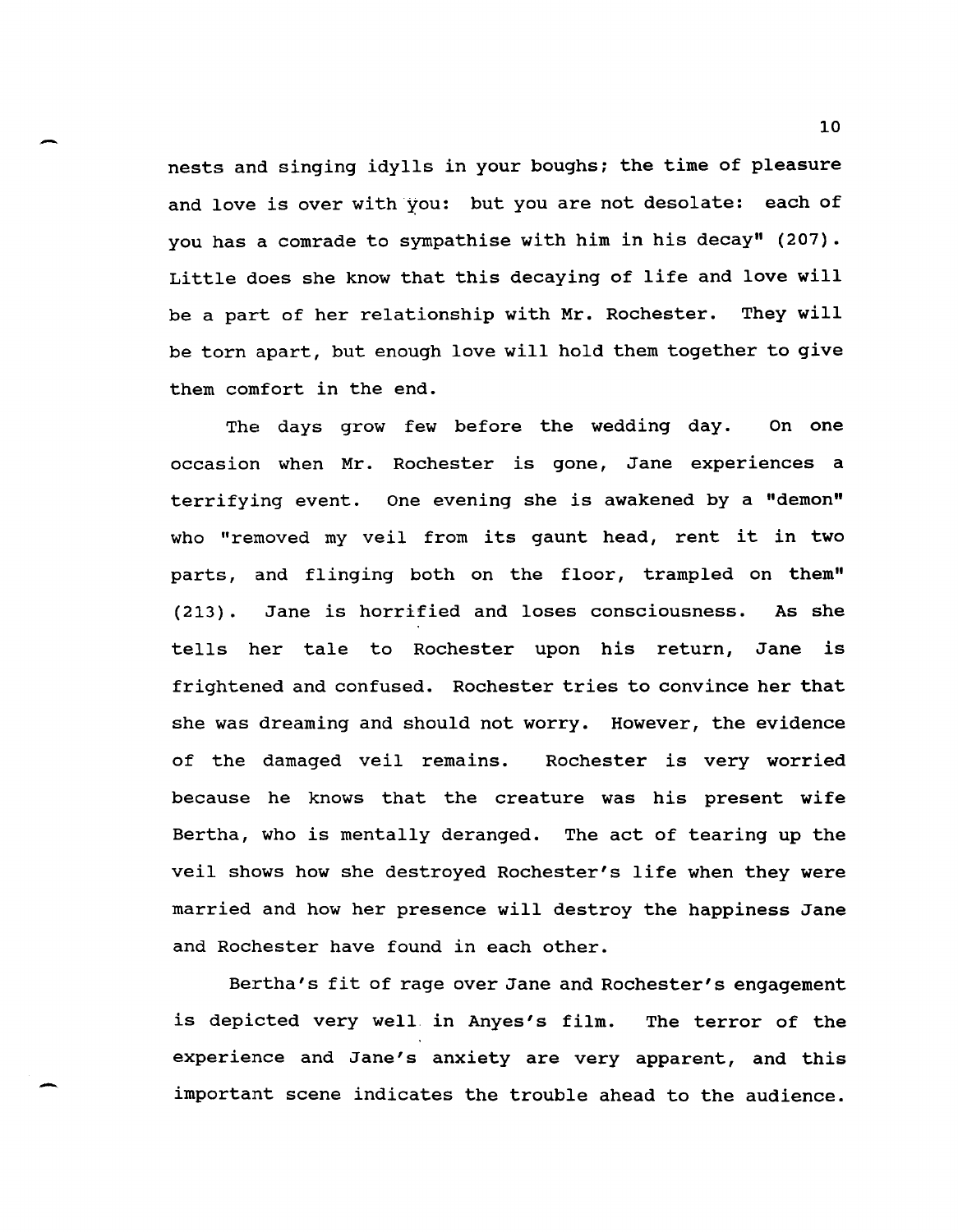Unlike Anyes's version, however, stevenson's version makes no reference to this event. An important piece of foreshadowing is omitted, and the audience has less indication of the danger ahead.

Jane's chance for happiness is snatched from her as quickly as it appeared. As the wedding ceremony is taking place, a stranger arrives with reasons to stop the wedding. Briggs, a lawyer, states that Rochester has a living wife, and this second marriage would be illegal. Rochester is furious, but finally admits the truth of the allegation. He rushes to Thornfield with all parties in attendance and presents his mad wife Bertha. She is the lunatic sister of Briggs's client Mr. Mason. Rochester describes how he was married to her when he was young and hardly knew her. Furthermore, even though madness was a part of her family history, Rochester was kept ignorant of this information. Shortly after marriage, Bertha's madness grew and became unbearable. However, according to nineteenth-century English law, a divorce was not permissible if one marriage partner was insane. Rochester is trapped and his life ruined. In his state of frustration, Rochester cries, "that is my wife . . and this is what I wished to have . . . this young girl, who stands so grave and quiet at the mouth of hell  $\ldots$  " (221). At these words Jane is shocked and overcome with grief. Her dream of a happy life has disappeared. She has only sorrow ahead of her.

-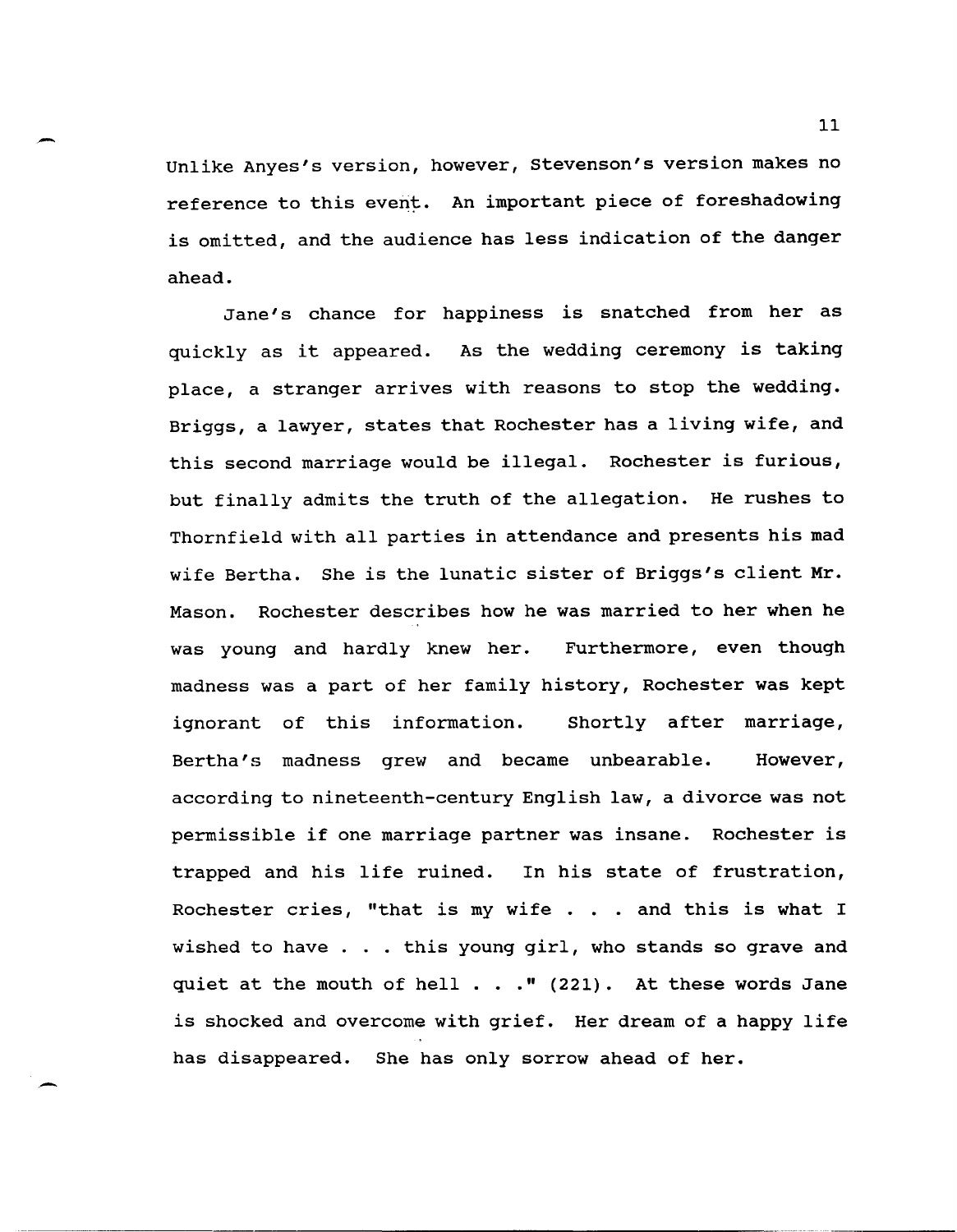This turning point in the novel was well represented in both films. The frustrated and angry Mr. Rochester feels loss of love and life when he has to face the fact that he cannot have the woman he desires. The intensity is present because the characters bring Bronte's words to life. Jane's sadness is unmistakable as she finds out the truth and realizes that she must part from the only man she ever loved, one who has given her love in return.

--

-

Despite much thought and pleading from Rochester, Jane leaves Thornfield. She knows she dare not live near him innocently knowing they can never be together. Jane's soul is tortured as she dreams of childhood horrors. She "was transported in thought to the scenes of childhood: I dreamt I lay in the red-room at Gateshead" (240). circled back to its tragic beginning. Her life has

Even though she has little money and no direction, Jane leaves Thornfield determined to forget Mr. Rochester. But these words show that her heart is still feeling sorrow and anguish for hurting Rochester, "May you never appeal to Heaven in prayers so hopeless and so agonised as in that hour left my lips: for never may you, like me, dread to be the instrument of evil to what you wholly love" (243).

Jane takes the coach as far as her money will go-- Whitcross. Having left her parcel on the coach, she has no money or possessions. After walking, sleeping on the ground, and begging for food, Jane has reached the lowest point in her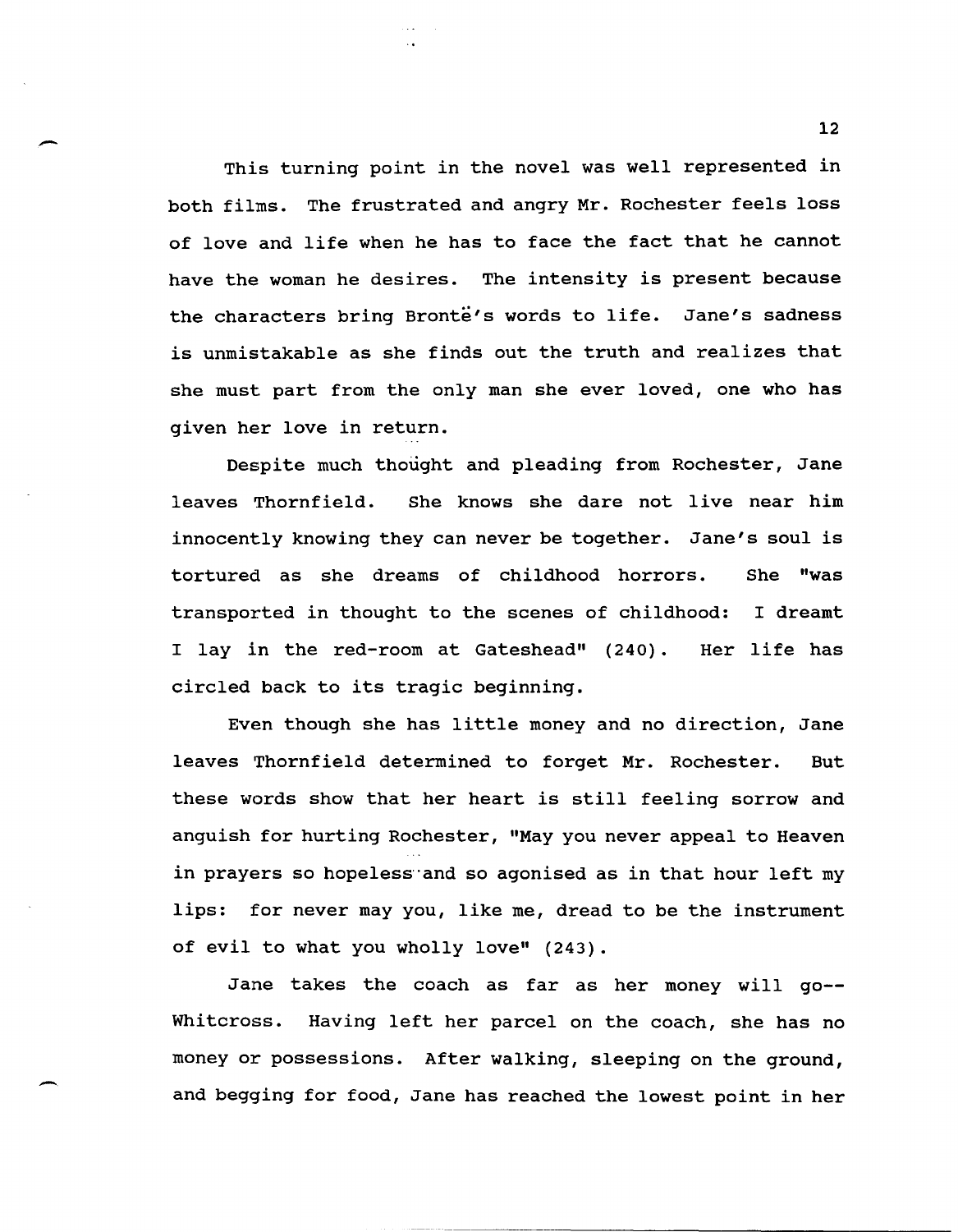life. However, she is finally taken in after collapsing on a doorstep. Her rescuer is st. John Rivers, who is away from his parsonage and now at home with his sisters Diana and Mary because their father has recently died. The Riverses are kind to Jane and help her fully recover. Jane spends time with Diana and Mary while st. John looks for a way for her to earn a living. He sets her up with a job teaching a school of country girls along with a small cottage in which she can reside. Jane grows very fond of the Riverses and they of her.

Jane is living comfortably and finally starting to put the pieces of her life back together. One day greatly aids in her recovery when she discovers she is an heiress to  $E20,000$ and that the Riverses are her cousins. Through correspondence with Mr. Briggs, st. John has found out that Jane is related to them. Jane is happy that she is financially independent, but especially that she has found family. She says, "but I had nobody; and now three relations . . . are born into my world full grown. I say again, I am glad" (291). In her excited state, Jane evenly distributes her fortune among her new family members (L5,000 each) despite their objections.

with her new-found independence, Jane is able to make choices to suit her own life. For instance, st. John proposes to her and asks her to·work at his side during his missionary journey. Jane is tempted to accept, but she knows the love between them is not the love of a man and wife. She offers to accompany him as a sister, but st. John does not agree and is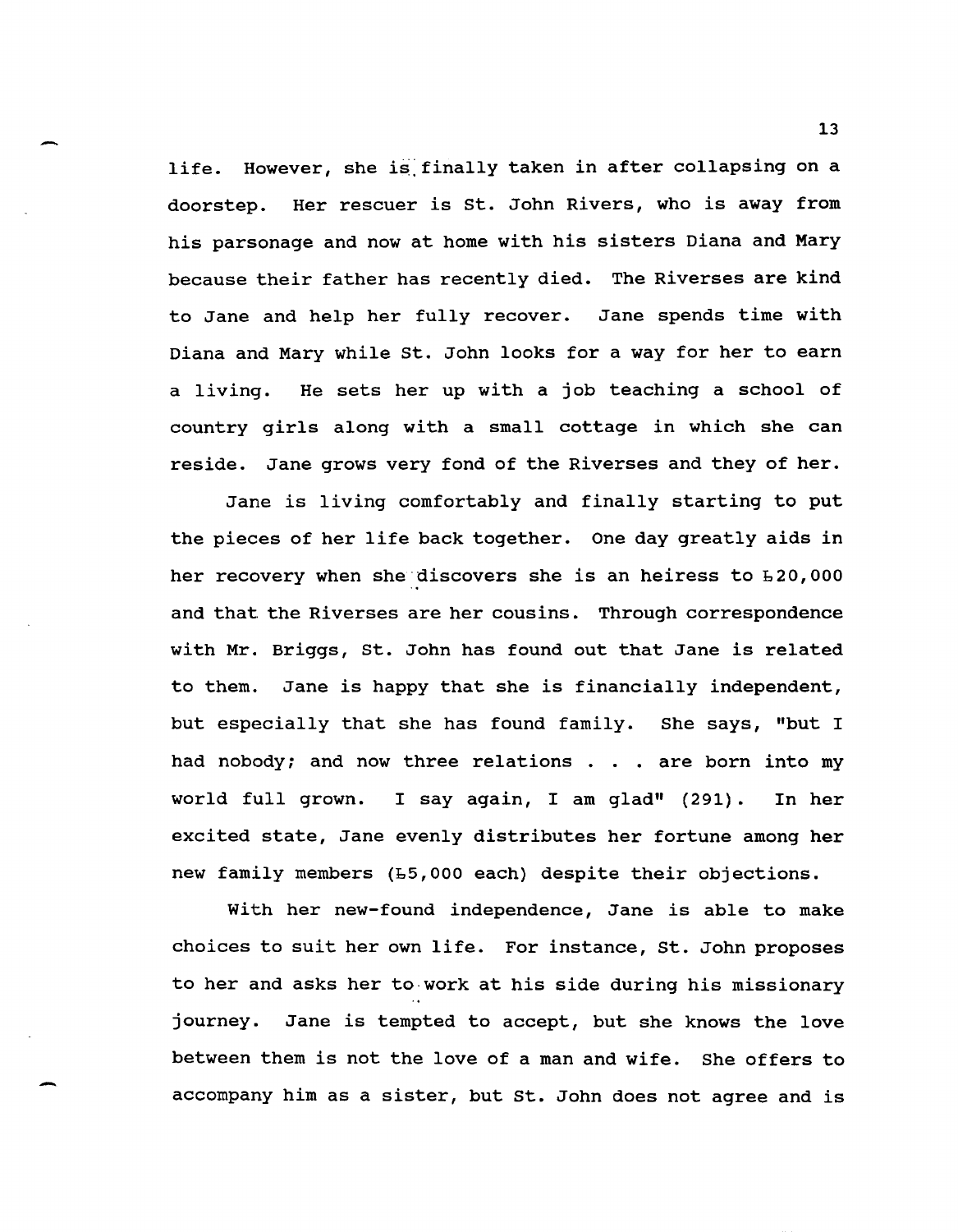angry with her. However, after some time to reconsider, it appears that Jane is about to consent to the marriage when she hears a voice crying-- "Jane! Jane! Jane!" It is Mr. Rochester. She replies "I am coming! Wait for me! Oh, I will come" (318). Jane is able to listen to her heart, and, as an independent woman, make the choice to return to the man she truly loved Mr. Rochester for at least one last meeting.

.-

-

Jane's encounter with the Riverses is a definite part of Anyes's movie. On the other hand, in Stevenson's version, Jane does not even meet the Riverses but returns to Gateshead. This change is markedly different from the events in the novel and is probably used to shorten the film. However, an important issue is avoided when these events are omitted-- Jane's independence. According to Elizabeth Atkins in her review of Stevenson's film, "the screenplay writers . . . edited out Bronte's entire purpose of demonstrating the ability of women to be psychologically independent" (56). In contrast, Anyes's video shows how Jane becomes wealthy and decides not to marry st. John, but live her life for herself. In this film version and in the novel itself, Atkins agrees that "Jane does win her independence, and in doing so also finds her identity, which allows her to make decisions guiltlessly and without coercion" (59). She remembers what is truly important to her when she hears Rochester's cries in the air. All of her emotions pour out, indicating how she is driven to search out her own happiness.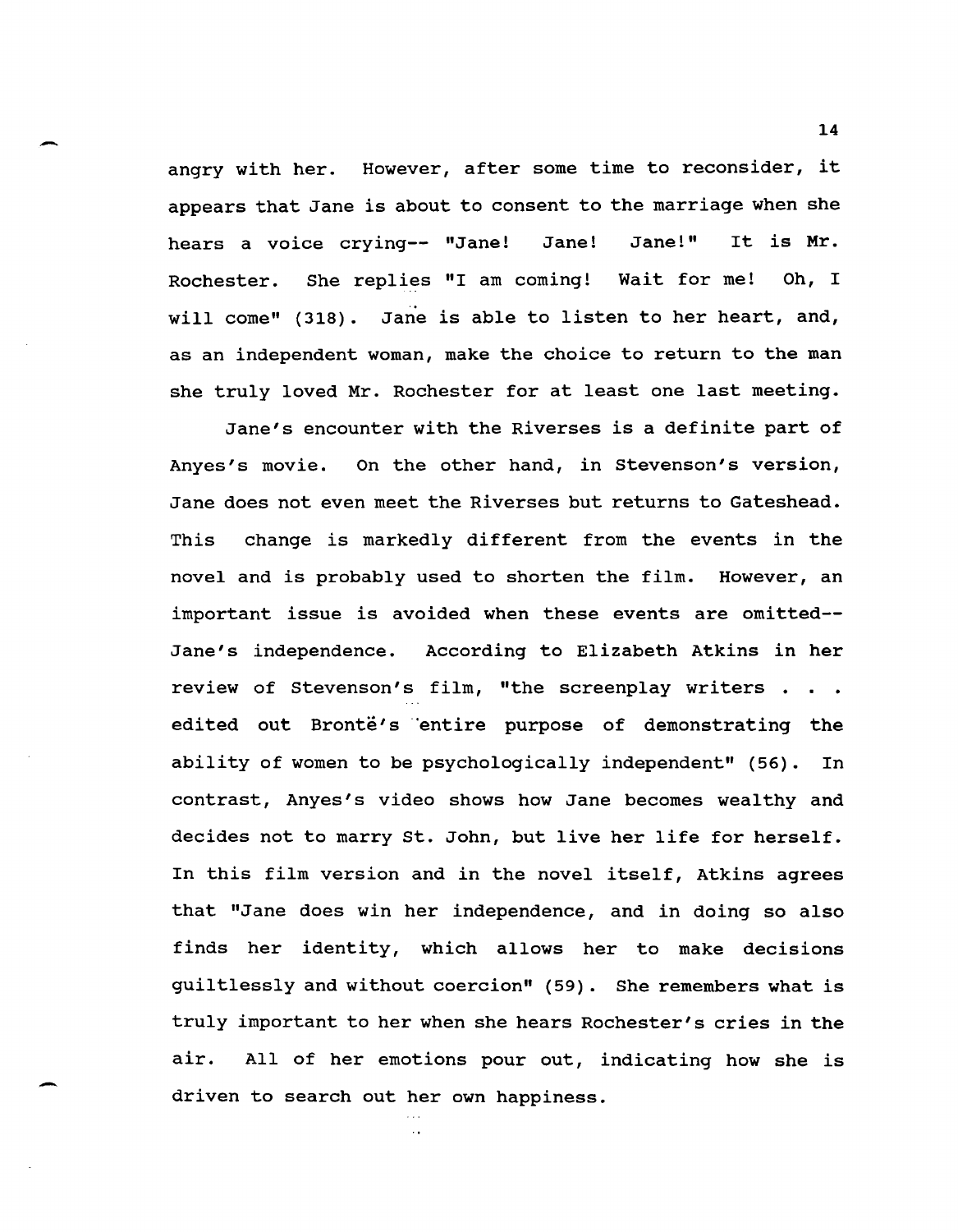Jane departs and makes the journey back to Thornfield Hall where she discovers a pile of ruins. She is told that it had been burned down by Bertha. Jane is frightened for Rochester's life so she inquires about his well-being. In the accident, Rochester had tried to rescue Bertha, but she had jumped off the roof. Rochester was left blind and crippled. Nevertheless, Jane is relieved and overjoyed--her love is alive.

 $\overline{\phantom{0}}$ 

 $\overline{\phantom{0}}$ 

After they are reunited, Jane tells Rochester she is an independent woman with b5,OOO. He is reluctant to believe that she wants to stay with a "blind lameter" like him. Jane assures him of her feelings, "But if you wish me to love you, could you but see how much I do love you, you would be proud and content. All my heart is yours, sir: it belongs to you: and with you it would remain, were fate to exile the rest of me from your presence for ever" (336). Jane's struggles have ended. The dream she thought would never be realized has become a reality. Her heart is finally full of happiness and love.

Jane's return in Anyes's film is very similar to that in the novel. The barrier separating them has fallen, and they are free to be together. Rochester is happy, but afraid Jane may not still love him. However, she convinces Rochester that she wants no one but him. stevenson's movie varies the characters and background, but the message is still the same- love has reunited them. They are married and the happiness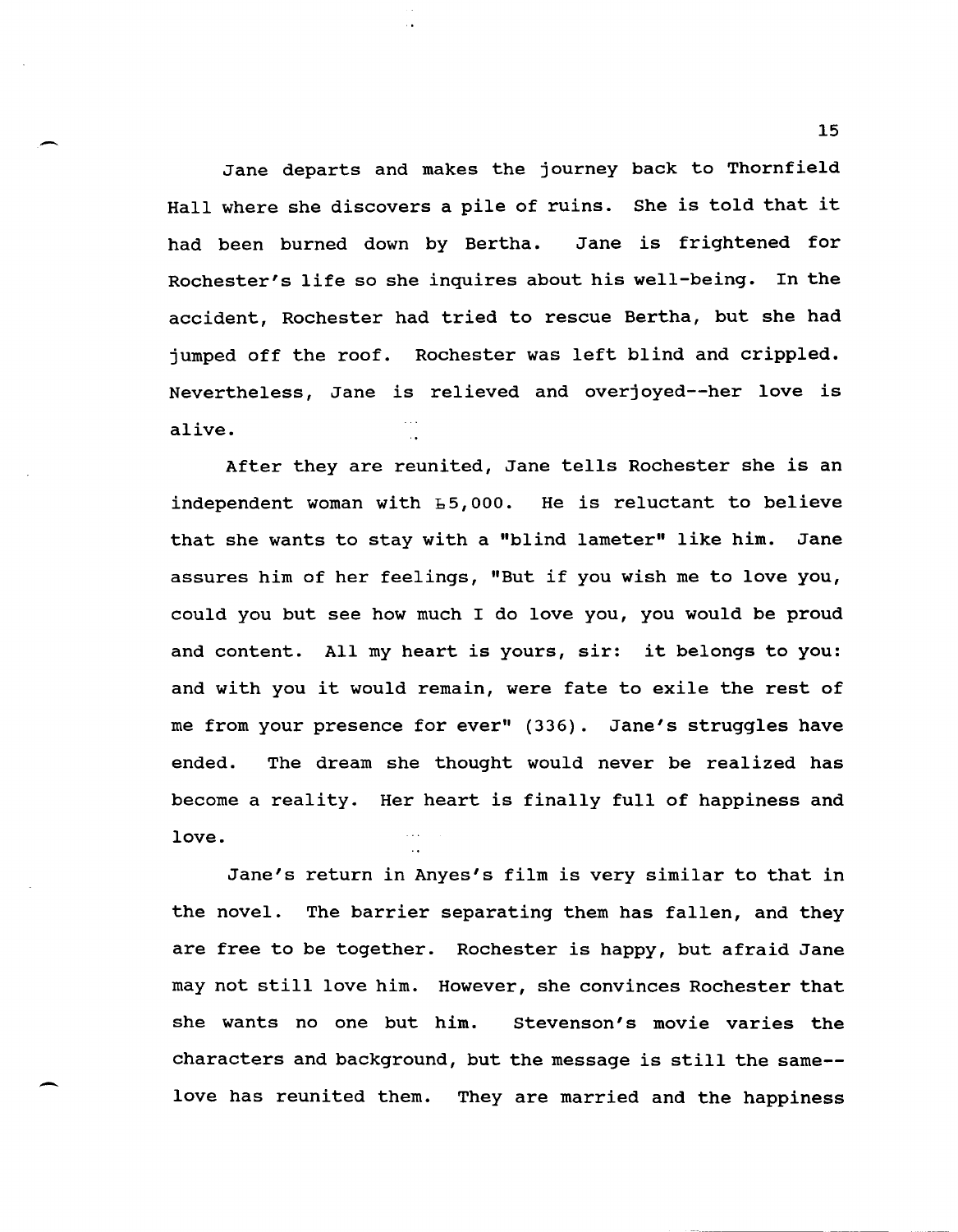never dies. Even after ten years Jane's feelings remain constant, "I know what it is to live entirely for and with what I love best on earth. I hold myself supremely blest -blest beyond what language can express; because I am my husband's life as fully as he is mine" (241).

Overall, Anyes's video portrays Jane Eyre very well except for a few minor scenes which are left out. The actors represent Bronte's characters extremely accurately in words and motions. Timothy Dalton captures Rochester's dark, rough character. Rochester. However, he is not as "ugly" as the novel's Also, Zelah Clarke portrays an excellent Jane. She is small and plain, yet her spirit is fiery and she has a strong, independent will.

Anyes's film produces and enhances the reader's feelings and visions. The color film makes the scenes more appealing than those in Stevenson's black and white version. Also, since the film is not as limited in length, all of the important aspects of the book are included in the movie. Even certain minor characters such as John Reed and Miss Temple are included because they are part of major scenes in the novel. However, Stevenson's film disregards these scenes in order to shorten the film.

Although stevensdn's version includes the major events discussed earlier, it excludes many major scenes such as the entire visit with the Rivers family. The main messages are clear, but the full impact of the novel is not felt. For

-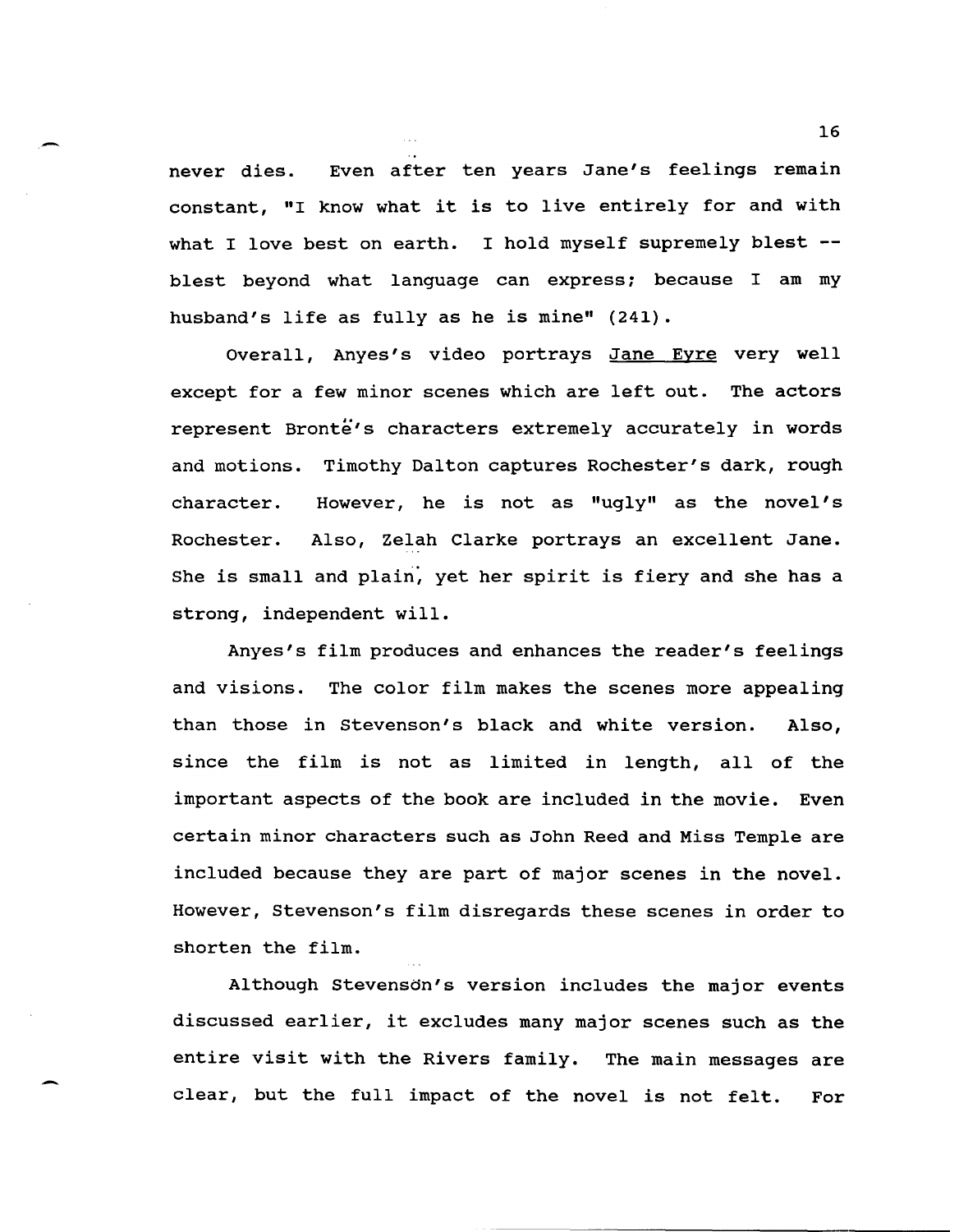- instance, stevenson's version leaves out Jane's bonding with Miss Temple. This tie is important because Miss Temple is Jane's friend and her source of encouragement and love. After Miss Temple leaves Lowood, Jane has no reason to stay. Elizabeth Atkins states in her review that Miss Temple is important because she represents a "realistic lifestyle that Jane can emulate" (57). since this part of the novel is omitted, the audience misses this significant influence on Jane's character.

Another disappointing feature of stevenson's film is the addition of the character Dr. Rivers who is not part of the original novel. According to James Ursini, he is guiding Jane through all of the stages of her life and "acting as the conscience of the film" (861). Although his part is well performed, the addition of Dr. Rivers misrepresents the novel.

Also, in stevenson's version, the constant darkness, roughness, and overall feeling of suffering is very outstanding and almost an inaccurate picture of certain happenings in the novel. Even when joy prevails, the background is gloomy and desolate. However, Kahn feels that the background adds to the "eerieness" of the novel.

The acting in stevenson's version is excellent, but the characters are not always portrayed in accordance with the novel. Orson Welles plays Rochester well because he is very somber and rugged, an overpowering performance. Yet sometimes it is hard to discern any of the gentleness or love in his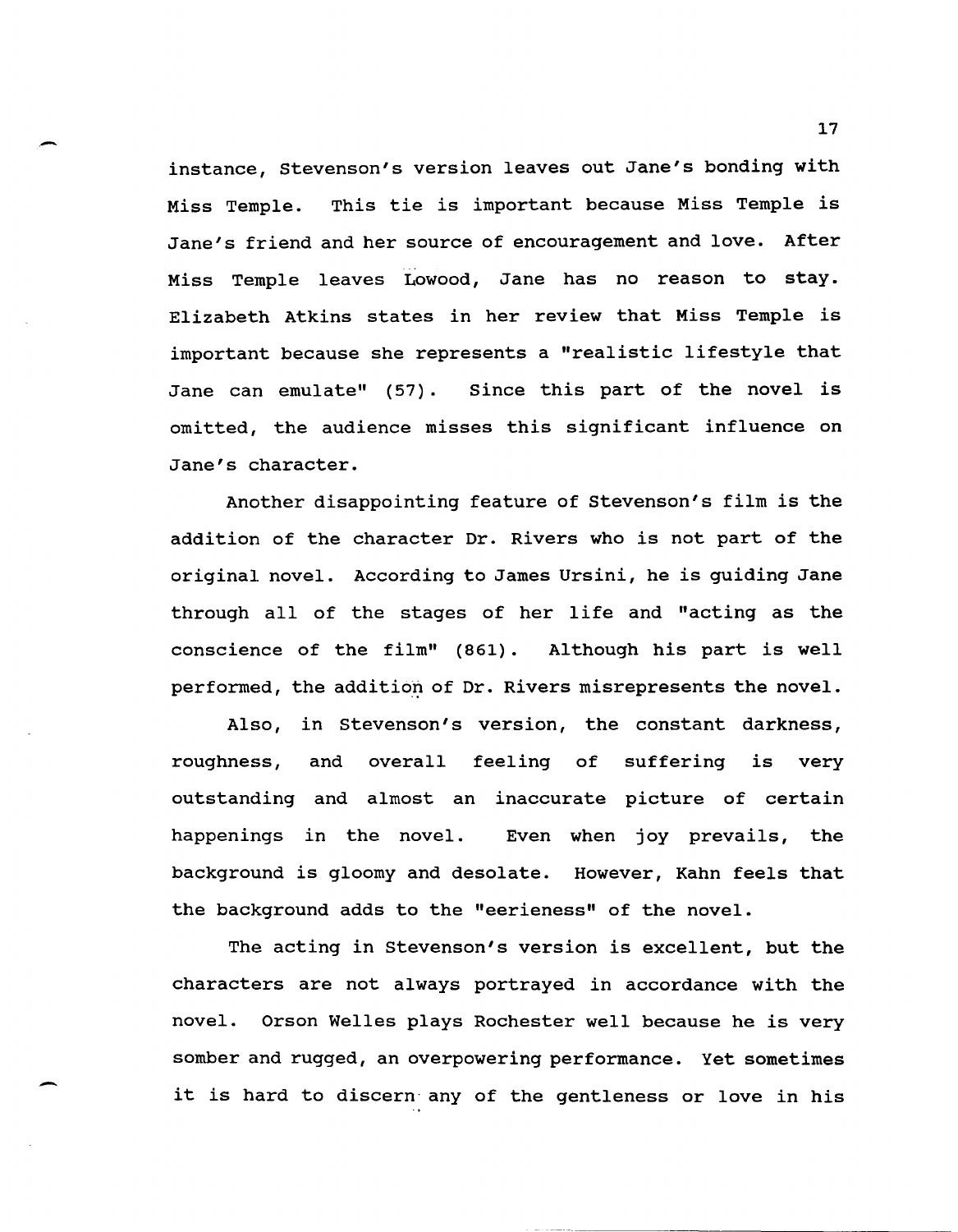features to which Jane is attracted. On the other hand, Joan Fontaine, as Jane, is too quiet and submissive. She does not represent the truly independent Jane in the novel. She is also not very plain in appearance as the novel suggests.

No matter how well the actors portray the characters or how closely the movies follow Bronte's novel in plot, they can never take its place. The novel contains detailed thoughts and scenes that can never appear on film. Even though it is sometimes helpful to have a visual picture in order to follow the story, the reader has less chance to let his imagination operate--to create his own characters and scenery. No film will ever replace Jane Eyre the novel.